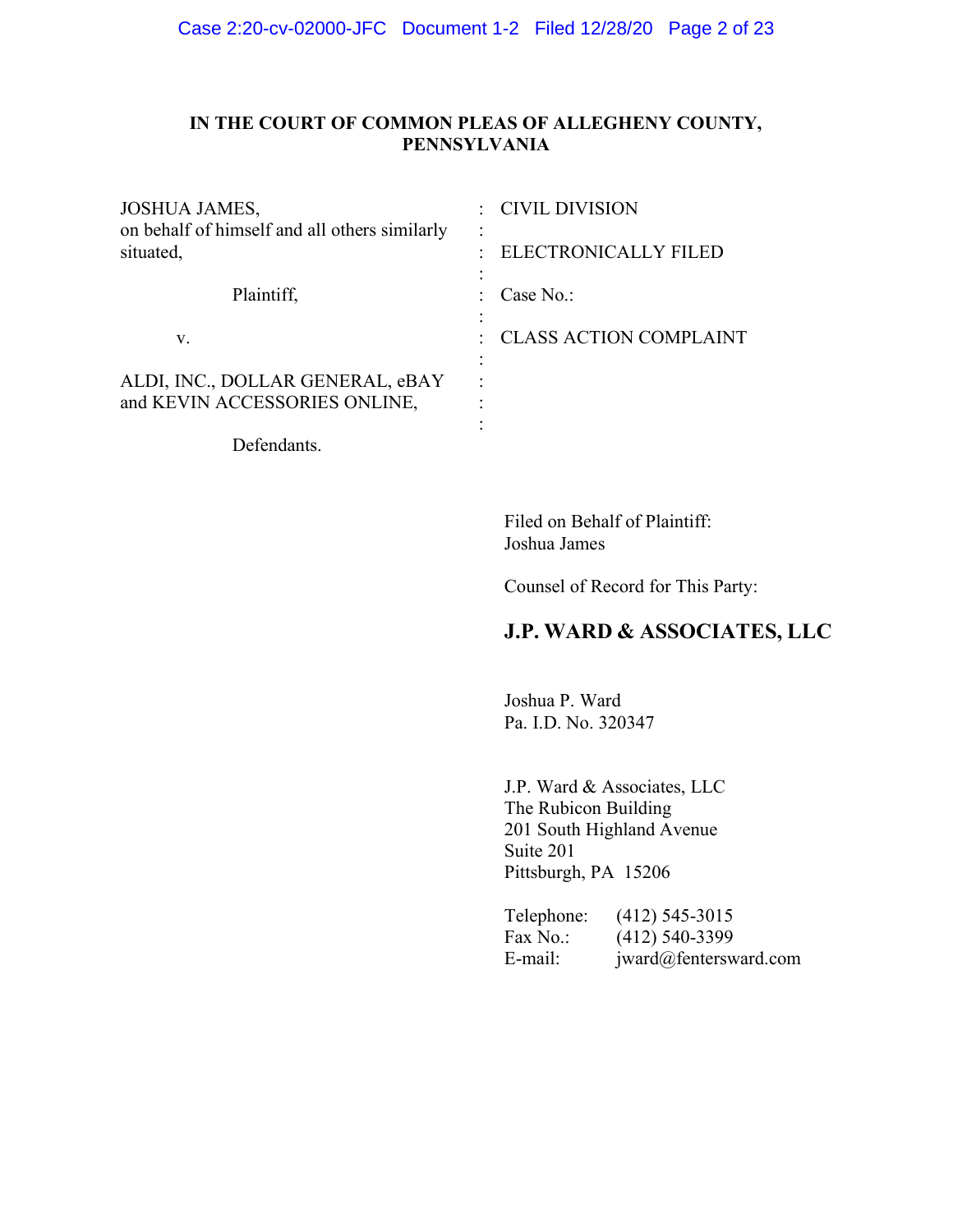### **IN THE COURT OF COMMON PLEAS OF ALLEGHENY COUNTY, PENNSYLVANIA**

| : CIVIL DIVISION              |
|-------------------------------|
| <b>ELECTRONICALLY FILED</b>   |
| Case No.:                     |
| <b>CLASS ACTION COMPLAINT</b> |
|                               |
|                               |

Defendants.

### **CLASS ACTION COMPLAINT IN CIVIL ACTION**

AND NOW, comes Plaintiff, Joshua James by and through the undersigned counsel, J.P.

Ward and Associates, LLC and, specifically, Joshua P. Ward, Esquire, who files the within Class Action Complaint in Civil Action against Defendant, Aldi, Inc., Defendant, Dollar General, Defendant, eBay by and through Kevin Accessories Online, of which the following is a statement:

# **PARTIES**

1. Plaintiff, Joshua James (hereinafter, "Mr. James"), is an adult individual who currently resides at 725 High Street, Freeport, Pennsylvania 16101.

2. Defendant, Aldi, is a limited liability corporation with a principal place of business located at 1200 North Kirk Road, Batavia, Illinois 60510.

3. Defendant, Dollar General, an entity engaged in commerce within the state of Pennsylvania with a principal place of business located at 100 Mission Ridge, Goodlettsville, Tennessee 37072.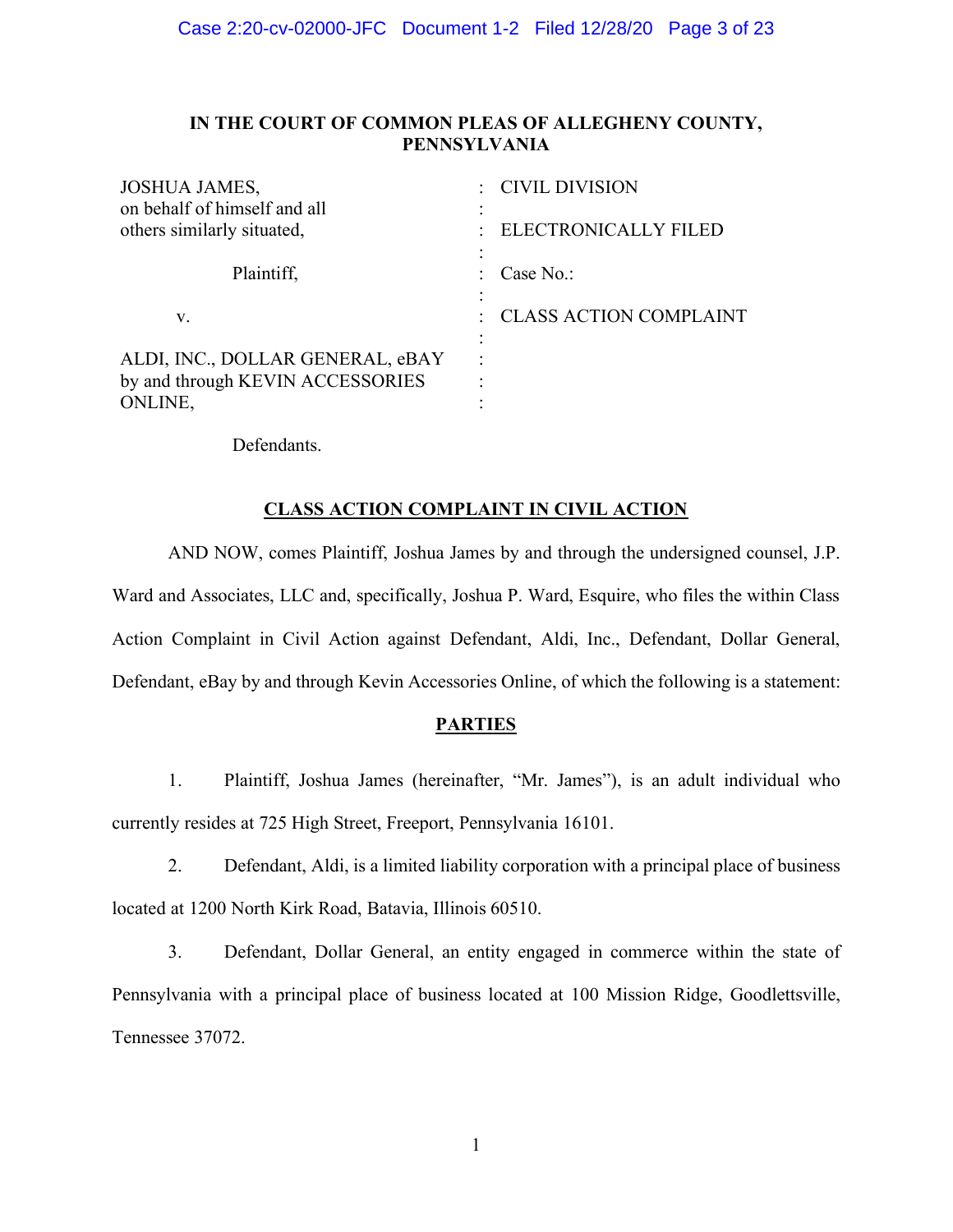### Case 2:20-cv-02000-JFC Document 1-2 Filed 12/28/20 Page 4 of 23

4. Defendant, eBay and Kevin Accessories Online, an entity engaged in commerce within the state of Pennsylvania with a principal place of business located at 2025 Hamilton Avenue, San Jose, California 95125.

5. Upon information and belief, Defendants are licensed retail companies that operate within the Commonwealth of Pennsylvania.

### **JURISDICTION AND VENUE**

6. Jurisdiction is proper as Plaintiff bring this lawsuit under the Unfair Trade Practices and Consumer Protection Law ("UTPCPL"), 73 Pa. C.S.A. § 201-1, *et seq*, and the Pennsylvania Fair Credit Extension Uniformity Act ("PFCEUA"), 73 P.S. § 2270.1, et seq.

7. Venue is proper pursuant to Pennsylvania Rule of Civil Procedure 2179(a)(2),(3) because Defendants regularly conduct business within Allegheny County and the cause of action arose in Allegheny County.

### **ALLEGATIONS OF FACT**

8. Retailers operating in Pennsylvania cannot collect sales tax on protective face masks or coverings because they are nontaxable as "medical supplies."<sup>1</sup> 72 P.S.  $\S$  7204(18).

9. Retailers operating in Pennsylvania cannot collect sales tax on protective face masks or coverings because they are nontaxable as "clothing and accessories."  $2$  72 P.S. § 7204(4).

<sup>&</sup>lt;sup>1</sup> On or about March 6, 2020, Governor Tom Wolf declared a disaster emergency due to COVID-19. Thereafter, Governor Wolf renewed the disaster emergency on June 3, 2020 and again on August 31, 2020 for a 90-day period. The Pennsylvania Department of Revenue stated that "[p]rotective face masks that are sold at retail are exempt from Pennsylvania sales tax during the emergency disaster declaration issued on March 6, 2020 by Governor Wolf.<sup>\*</sup>

 $2$  On or about October 30, 2020 the Pennsylvania Department of Revenue stated that, "[p]rior to the COVID-19 pandemic, masks sold at retail were typically subject to Pennsylvania sales tax. However, masks (both cloth and disposable) could now be considered everyday wear/clothing as they are part of the normal attire. Generally speaking, clothing is not subject to Pennsylvania sales tax;" "[g]enerally, clothing is nontaxable except the following: (1) Formal day or evening apparel; (2) Articles made of real, imitation or synthetic fur, where the fur is more than three times the value of the next most valuable component material; and (3) Sporting goods and clothing normally worn or used when engaged in sports..." In the sports of the sports of the sports of the sports of the sports of the sports of the sports of the sports of the sports of the sports of the sports of the sports of the sports of the sports of t

https://revenuepa.custhelp.com/app/answers/detail/a\_id/3748#:~:text=Protective%20face%20masks%20that%20are,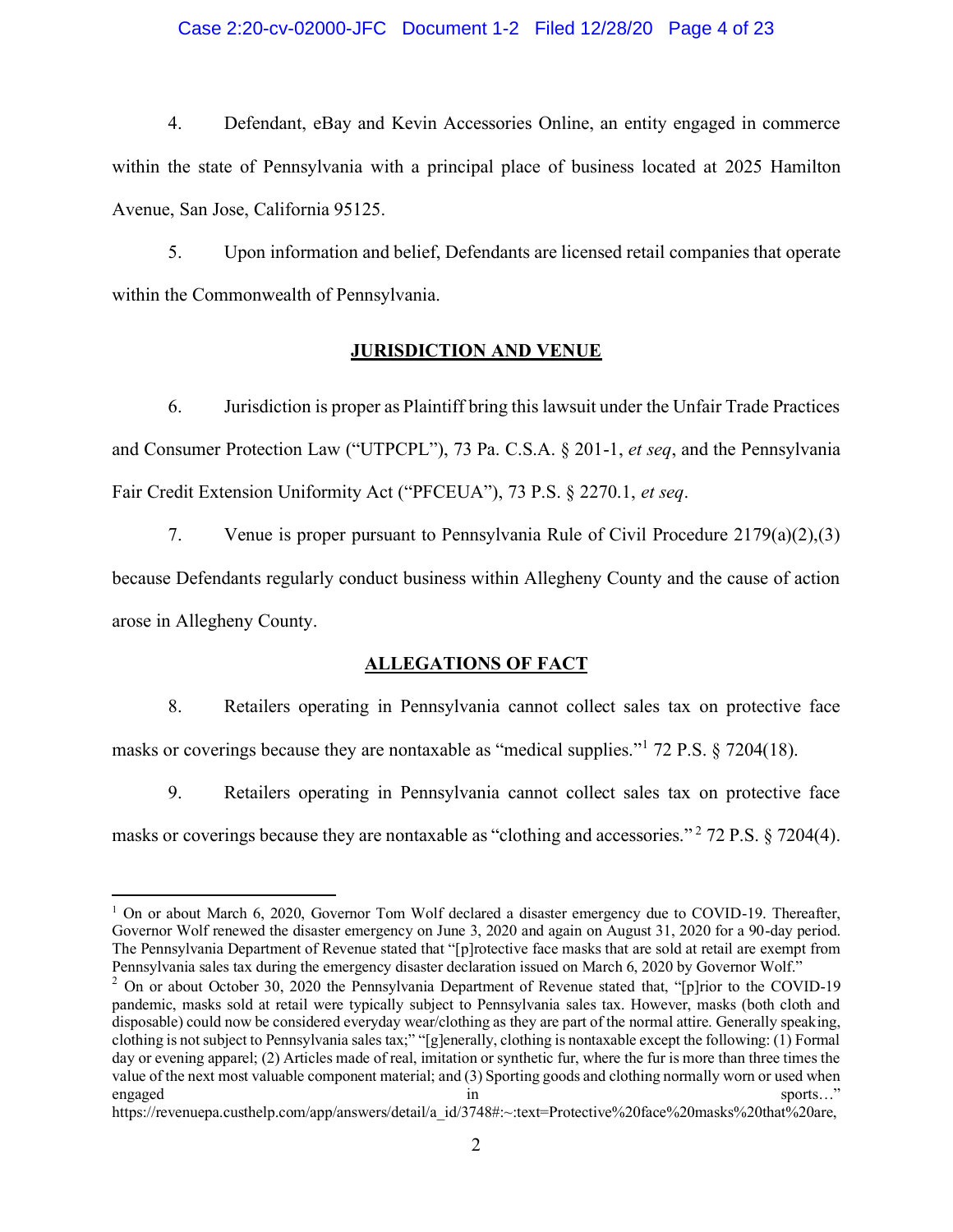### Case 2:20-cv-02000-JFC Document 1-2 Filed 12/28/20 Page 5 of 23

10. In order to charge or collect sales tax, retailers must first obtain a license from the Pennsylvania Department of Revenue. 61 Pa. Code § 34.1.

11. The Pennsylvania Department of Revenue provides detailed information regarding state and local sales taxes and fees.<sup>3</sup>

12. The Pennsylvania Department of Revenue provides updates to state and local tax information on its webpage.<sup>4</sup>

13. Defendants, as licensed retailers, knew or should have known that, during the state of emergency, "medical supplies" such as face masks or coverings are nontaxable.

14. Defendants, as licensed retailers, knew or should have known that "clothing and accessories" are nontaxable.

15. During Governor Wolf's declared state of emergency, Mr. James and others similarly situated purchased protective face masks and coverings from various Pennsylvanialicensed retailers and were charged an unlawful sales tax on said purchase. Defendants represent a fraction of retailers that failed to comply with 72 P.S. § 7204(4) and 72 P.S. § 7204(18) despite information readily available to them.

16. Charging consumers, like Mr. James and others similarly situated, sales tax on medical supplies and/or clothing and accessories -both of which are nontaxable-constitutes unfair methods of competition and unfair and deceptive practices in stark violation of the UTPCPL.

### **CLASS ALLEGATIONS**

17. Mr. James brings these claims individually and on behalf of all others similarly situated pursuant to Rule 1700 of the Pennsylvania Rules of Civil Procedure.

<sup>6%2</sup>C%202020%20by%20Governor%20Wolf.&text=Pennsylvania%20sales%20tax%20is%20not,disposable%20su rgical%20masks%20or%20ventilators.

<sup>3</sup> https://www.revenue.pa.gov/FormsandPublications/FormsforBusinesses/SUT/Documents/rev-717.pdf.

<sup>4</sup> https://revenue-pa.custhelp.com/app/home.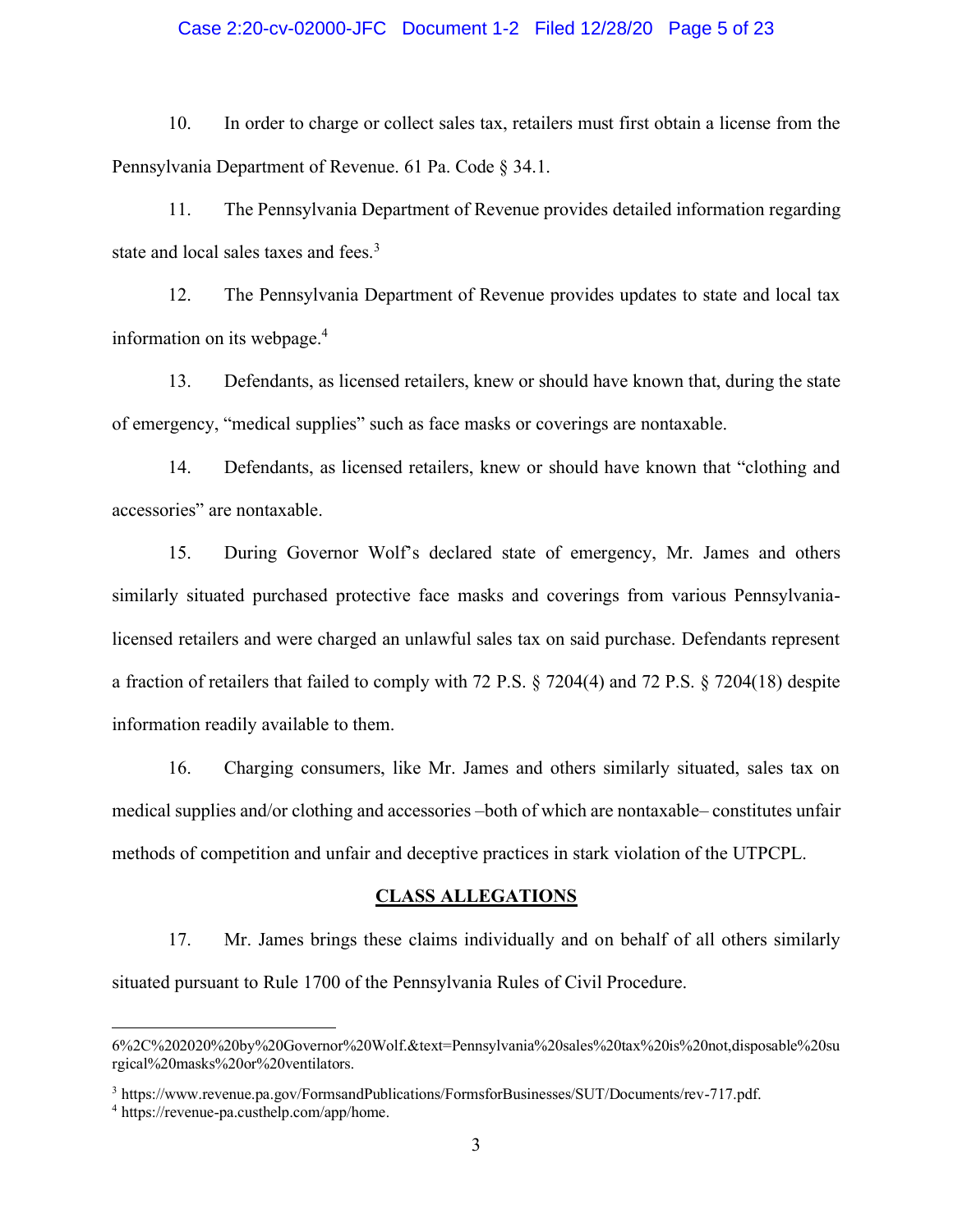### Case 2:20-cv-02000-JFC Document 1-2 Filed 12/28/20 Page 6 of 23

18. Mr. James seeks to certify the following Classes:

a. The Aldi Class consists of all individuals who purchased a protective face mask or face covering from an Aldi retail location within Pennsylvania, or via Aldi's website, on or after March 6, 2020 and arranged for delivery into Pennsylvania, and who were charged an amount or fee represented to be sales tax on that purchase.

b. The Dollar General Class consists of all individuals who purchased a protective face mask or face covering from a Dollar General retail location within Pennsylvania, or via Dollar General's website, on or after March 6, 2020 and arranged for delivery into Pennsylvania, and who were charged an amount or fee represented to be sales tax on that purchase.

c. The eBay and Kevin Accessories Online Class consists of all individuals who purchased a protective face mask or face covering from a eBay and Kevin Accessories Online retail location within Pennsylvania, or via eBay and Kevin Accessories Online website, on or after March 6, 2020 and arranged for delivery into Pennsylvania, and who were charged an amount or fee represented to be sales tax on that purchase.

19. Plaintiff reserve the right to expand, limit, modify, or amend the class definitions, including the addition of one or more subclasses, in connection with their motion for class certification, or at any other time, based on, among other things, changing circumstances and new facts obtained during discovery.

20. This action has been brought, and may properly be maintained, as a class action pursuant to the provisions of Rule 1702 of Pennsylvania Civil Procedure because of a well-defined public interest in this litigation:

21. Numerosity – Pennsylvania Rule of Civil Procedure  $1702(1)$ . Upon information and belief, the members of Class are so numerous that individual joinder of all class members is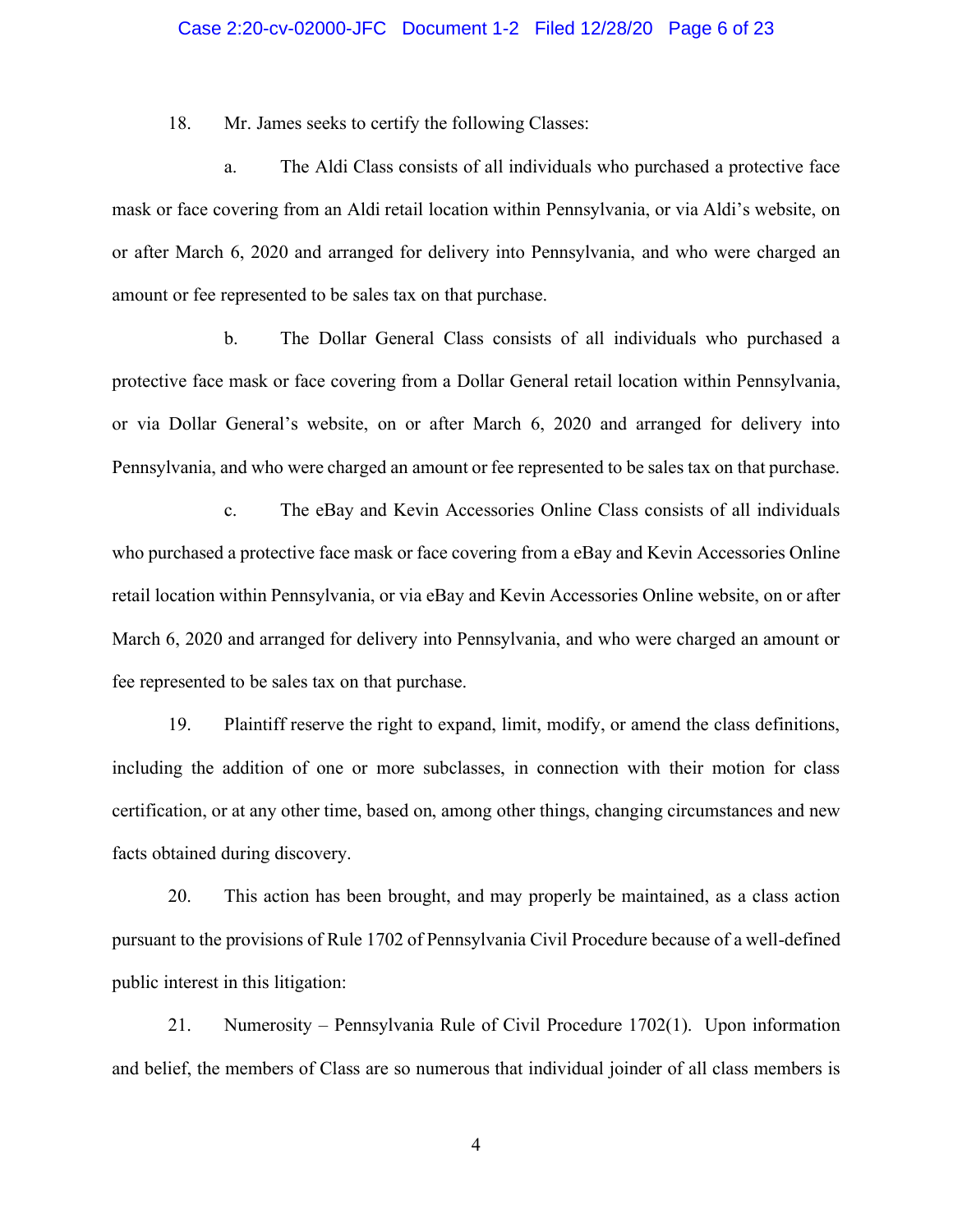### Case 2:20-cv-02000-JFC Document 1-2 Filed 12/28/20 Page 7 of 23

impracticable. Governor Wolf has ordered that every Pennsylvania citizen has been ordered to wear a face mask or covering while in public. Because there are almost 13,000,000 citizens residing within the Commonwealth of Pennsylvania, there are likely hundreds, thousands, or more members of each aforementioned Class. The identities of each Class member are readily ascertainable from the records of sales and/or transactional receipts maintained by each Defendant.

22. Commonality – Pennsylvania Rule of Civil Procedure  $1702(2)$ . This action involves questions of law and fact that are common to the class members. Such common questions include, but are not limited to:

a. Whether consumers were charged a tax or fee purported to be sales tax on the purchase of face masks or face coverings purchased within, or delivered to, Pennsylvania on or after March 6, 2020

b. Whether charging a tax or fee purported to be sales tax on nontaxable items within the Commonwealth of Pennsylvania constitutes an unfair and deceptive practice in violation of the UTPCPL.

c. Whether Plaintiff and the Class are entitled to relief in the forms, including but not limited to, declaratory or injunctive in nature.

23. Typicality – Pennsylvania Rule of Civil Procedure 1702(3). The Plaintiff's claims are typical of the other class members' claims because, *inter alia*, all class members were comparably injured. The Plaintiff and all members of the Plaintiff Class have claims arising out of the Defendants' common uniform course of conduct complained of herein.

24. Adequacy of Representation – Pennsylvania Rule of Civil Procedure 1702(4) and 1709. Plaintiff is an adequate representative of the Class because his interests do not conflict with the interests of the other Class members Plaintiff seeks to represent; Plaintiff has retained counsel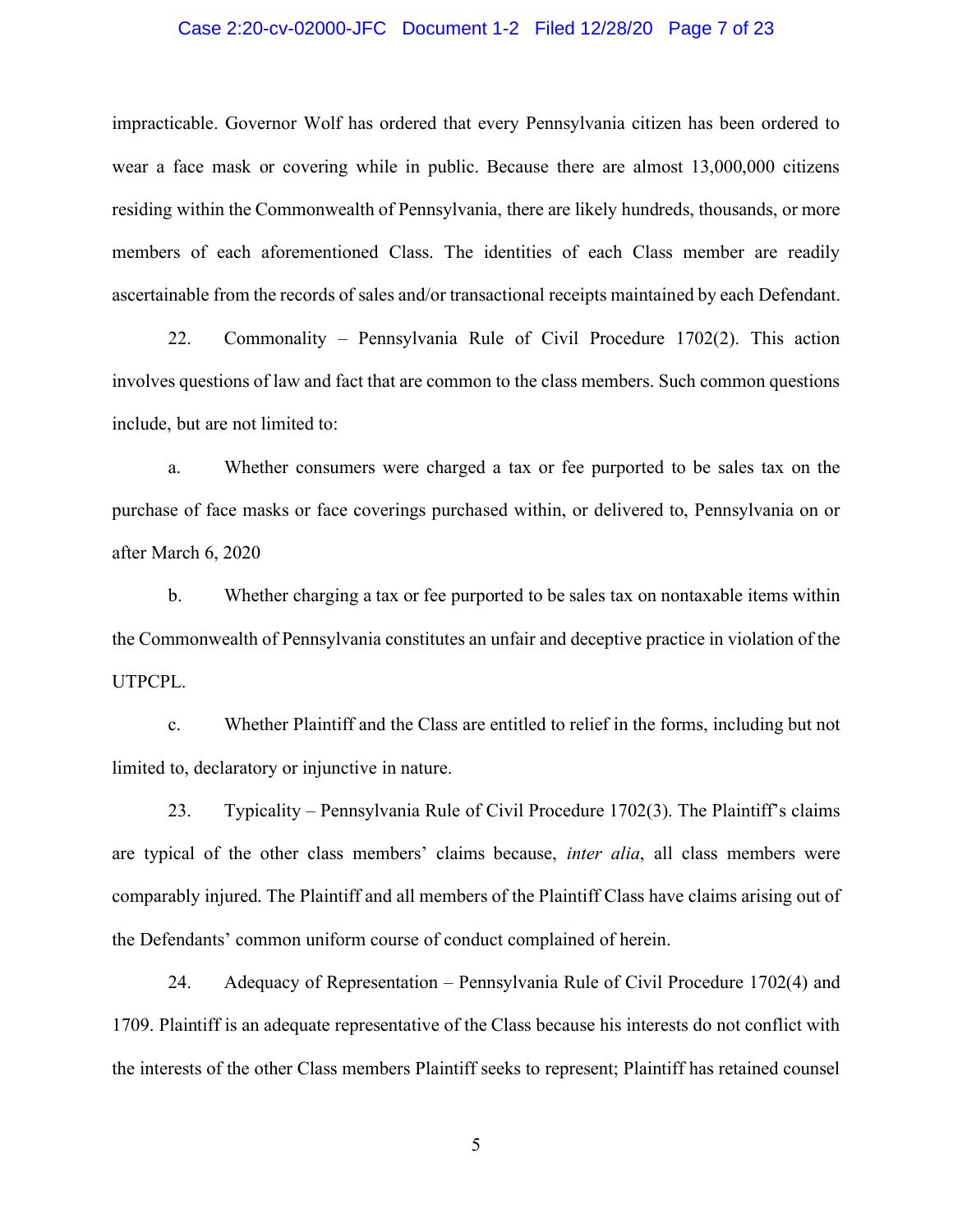### Case 2:20-cv-02000-JFC Document 1-2 Filed 12/28/20 Page 8 of 23

competent and experienced in complex class action litigation; Plaintiff intends to prosecute this action vigorously; and Plaintiff' counsel has adequate financial means to vigorously pursue this action and ensure the interests of the Classes will not be harmed. Furthermore, the interests of the Class members will be fairly and adequately protected and represented by Plaintiff and Plaintiff's counsel.

25. Predominance – Pennsylvania Rule of Civil Procedure  $1708(a)(1)$ . Common questions of law and fact predominate over any questions affecting only individual class members. Defendants' liability and the fact of damages is common to Plaintiff and each member of the Class.

26. Manageability – Pennsylvania Rule of Civil Procedure  $1708(a)(1)$ . While the precise size of the class is unknown without the disclosure of Defendants' records, the claims of Plaintiff and the Class members are substantially identical as explained above. Certifying the case as a class action will centralize these substantially identical claims in a single proceeding and adjudicating these substantially identical claims at one time is the most manageable litigation method available to Plaintiff and the Class.

27. Risk of Inconsistent, Varying, or Prejudicial Adjudications – Pennsylvania Rule of Civil Procedure  $1708(a)(3)$ . If the claims of Plaintiff and the members of the Class were tried separately, Defendants may be confronted with incompatible standards of conduct and divergent court decisions. Furthermore, if the claims of Plaintiff and the members of the Class were tried individually, adjudications with respect to individual Class members and the propriety of their claims could be dispositive on the interests of other members of the class not party to those individual adjudications and substantially, if not fully, impair or impede their ability to protect their interests. A Class Action will permit large numbers of similarly situated persons to prosecute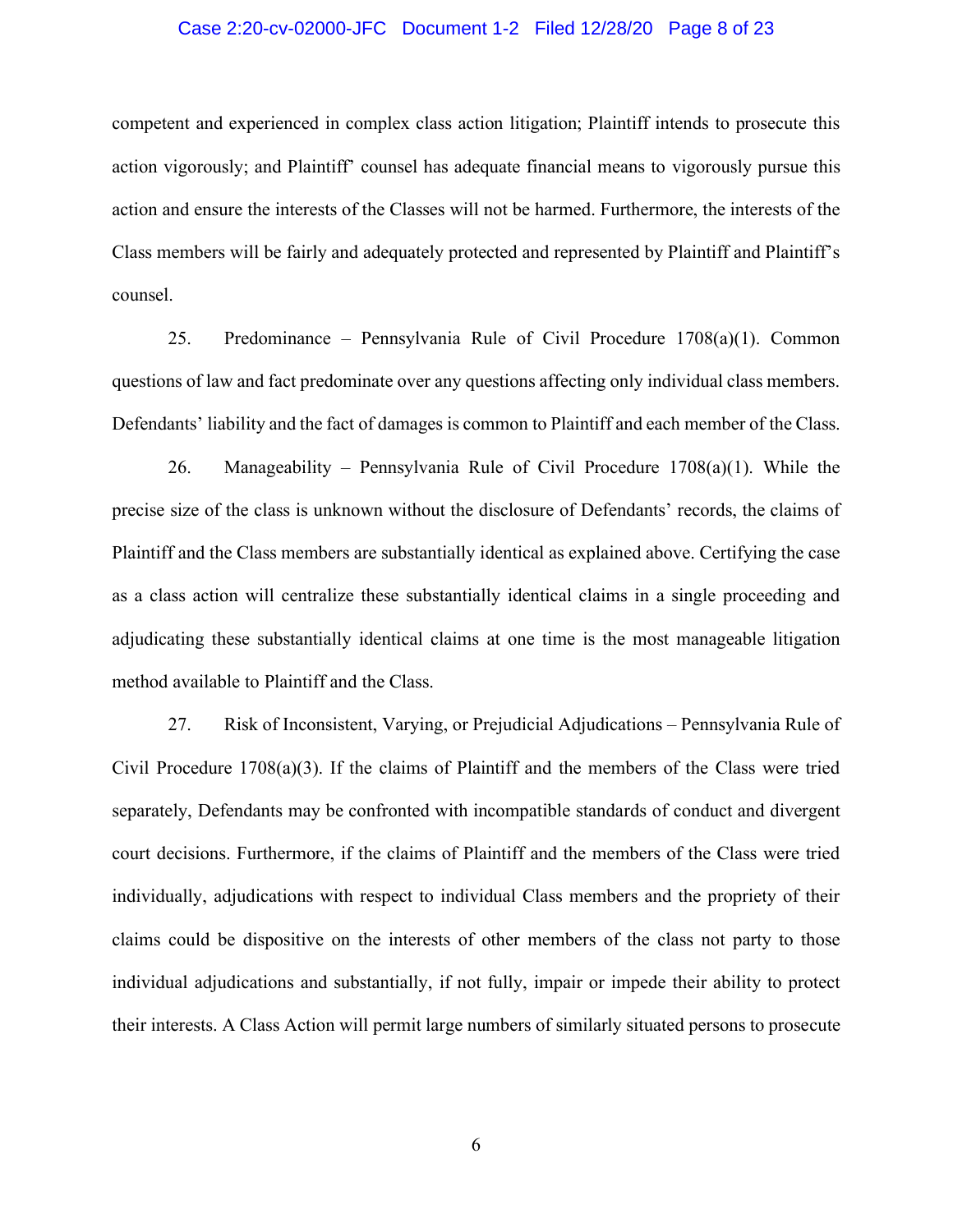#### Case 2:20-cv-02000-JFC Document 1-2 Filed 12/28/20 Page 9 of 23

their common claims in a single forum simultaneously and without the duplication of effort and expense that numerous individual actions would engender.

28. Litigation Already Commenced – Pennsylvania Rule of Civil Procedure  $1708(a)(4)$ . To Plaintiff's knowledge, there are no other cases that have been brought against Defendants, or that are currently pending against Defendants, where a Pennsylvania consumer seeks to represent a class of Pennsylvania residents based on the conduct alleged in this Class Action Complaint.

29. The Appropriateness of the Forum - Pennsylvania Rule of Civil Procedure  $1708(a)(5)$ . This is the most appropriate forum to concentrate the litigation because Defendant is subject to general jurisdiction in this County and a substantial number of class members were injured in this County.

30. The Class Members' Claims Support Certification - Pennsylvania Rule of Civil Procedure 1708(a)(6) and (7). Given the amount recoverable by each Class member, the expenses of individual litigation are insufficient to support or justify individual suits. Furthermore, the damages that may be recovered by the Class will not be so small such that class certification is unjustified. Class treatment will permit the adjudication of relatively small claims by many class members who could not otherwise afford to seek legal redress for the wrongs complained of herein.

31. The General Applicability of Defendants' Conduct - Pennsylvania Rule of Civil Procedure  $1708(b)(2)$ . Defendants' uniform conduct is generally applicable to the Class as a whole, making equitable and declaratory relief appropriate with respect to each class member.

### **COUNT I – ALDI VIOLATIONS OF THE UTPCPL 73 Pa. Stat. § 201-1,** *et seq***.**

32. Plaintiff incorporates the allegations contained in the paragraphs above as if fully set forth at length herein.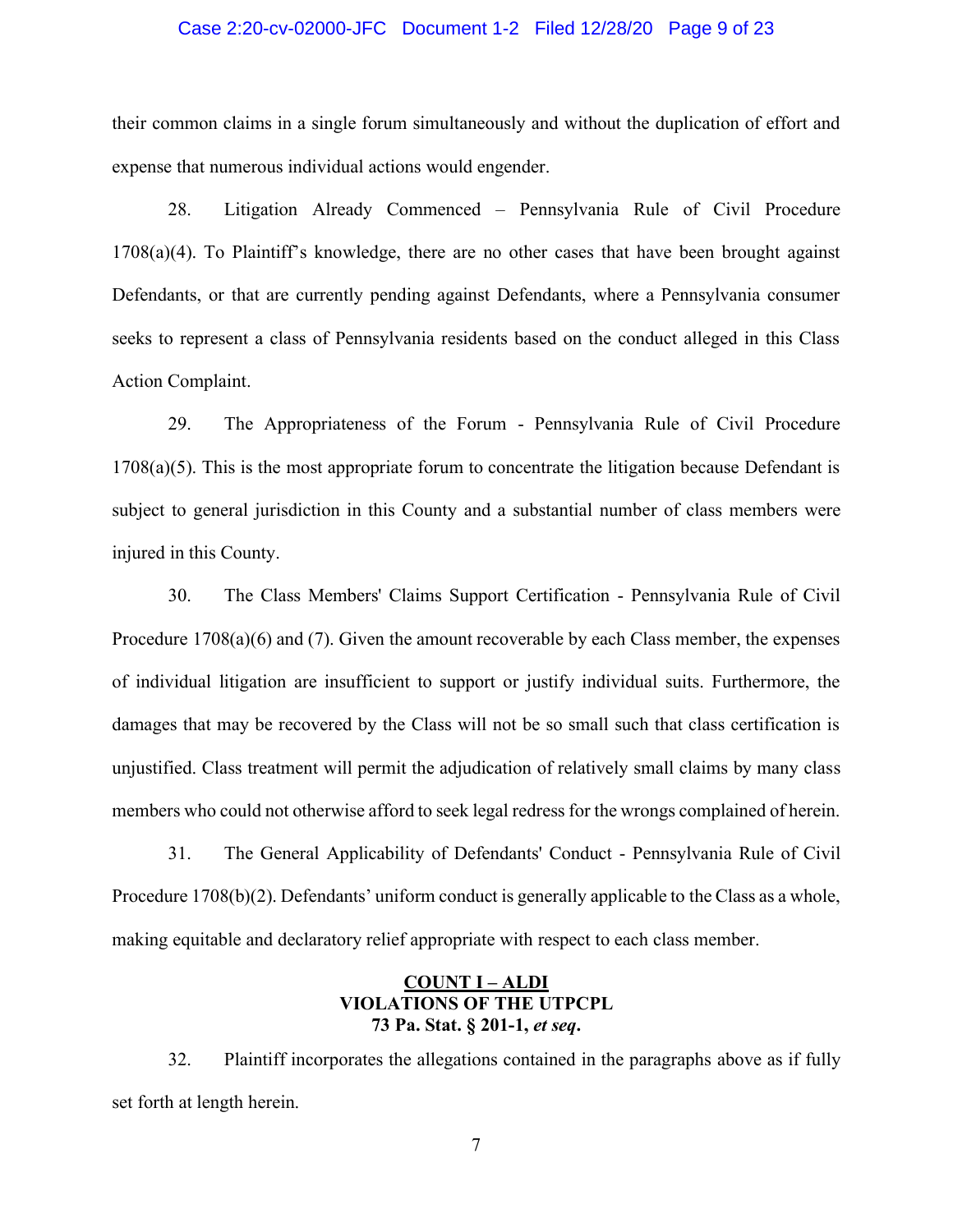### Case 2:20-cv-02000-JFC Document 1-2 Filed 12/28/20 Page 10 of 23

33. Mr. James and Aldi are persons as defined by the UTPCPL. 73 P.S. § 201-2(2).

34. The protective face masks are goods purchased for personal, family and/or household use. 73 P.S. § 201-9.2(a).

35. Aldi's conduct described herein constitutes trade and commerce as defined by the UTPCPL. 73 P.S. § 201-2(3).

36. Aldi's advertised price for a protective face mask was \$7.47.

37. Mr. James was charged and paid \$7.92.

38. Aldi unlawfully charged Mr. James \$.45 as a sales tax.

39. Aldi's conduct described herein constitutes unfair methods of competition and unfair and deceptive acts or practices prohibited by the UTPCPL in the following particulars:

- a. Aldi represented that the protective face masks have characteristics that they do not have; 73 P.S. § 201-4(v)
- b. Aldi advertised goods with the intent not to sell them as advertised; 73 P.S. §  $201-4(ix)$
- c. Aldi engaged in fraudulent or deceptive conduct which created the likelihood of confusion or misunderstanding. 73 P.S. § 201-4(xxi).
- 40. Mr. James justifiably relied upon Aldi's fraudulent and deceptive conduct to his

financial detriment.

41. Pursuant to UTPCPL 73 P.S. § 201-9.2(a):

"Any person who purchases or leases goods or services primarily for personal, family or household purposes and thereby suffers any ascertainable loss of money or property, real or personal, as a result of the use or employment by any person of a method, act or practice declared unlawful by section 31 of this act, may bring a private action to recover actual damages or one hundred dollars (\$100.00), whichever is greater. The court may, in its discretion, award up to three times the actual damages sustained, but not less than one hundred dollars (\$100.00), and may provide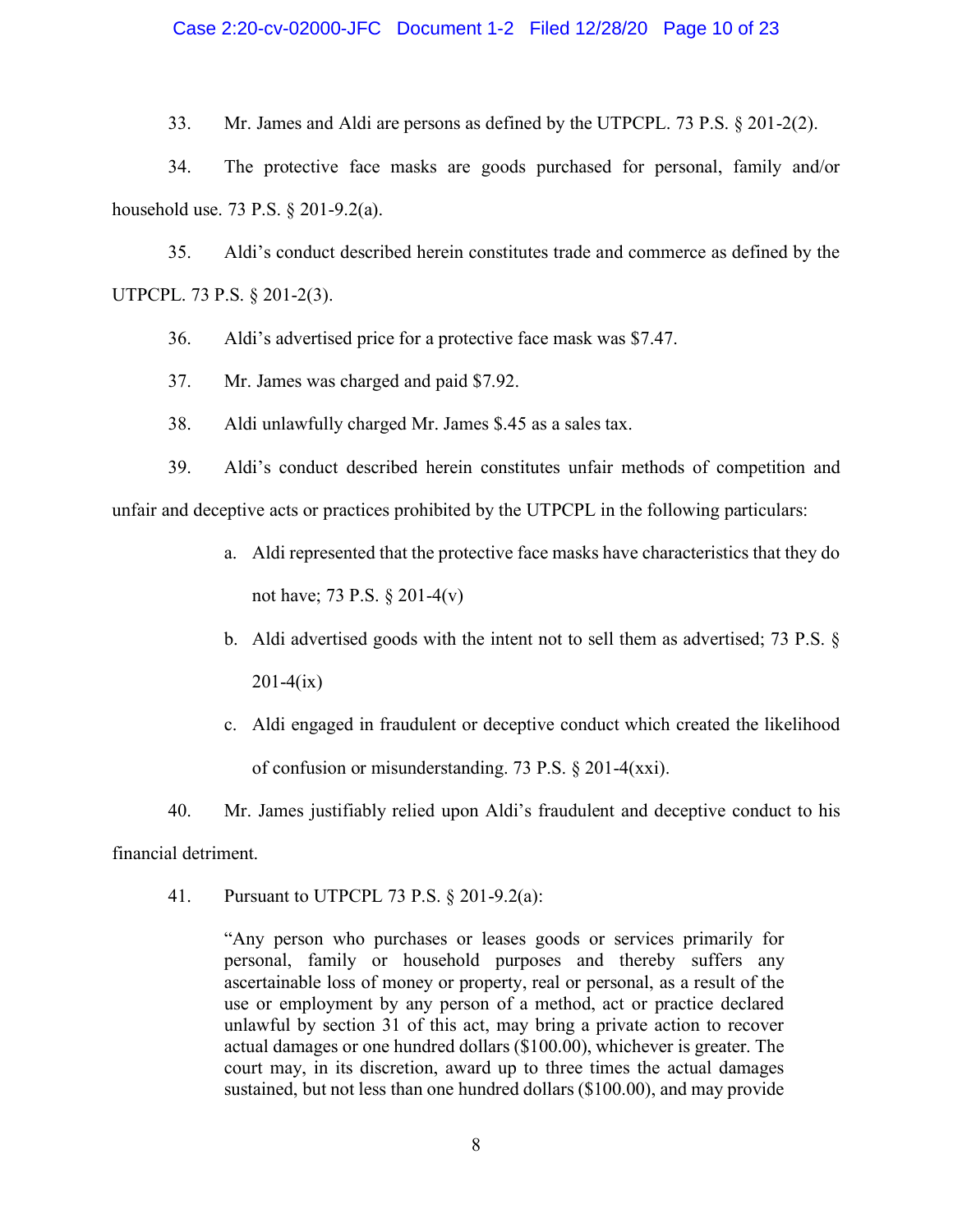such additional relief as it deems necessary or proper. The court may award to the plaintiff, in addition to other relief provided in this section, costs and reasonable attorney fees."

42. Recoverable damages under the UTPCPL include compensation for mental anguish, pecuniary damages, consequential damages, cover damages, and inconvenience of suit. Such actual damages may be assessed and trebled at the discretion of the court, in additional to such other relief as deemed just and proper.

43. Aldi's actions were willful, wanton, oppressive, outrageous, and intentional. Therefore, the imposition of punitive damages is appropriate in this case.

### **COUNT II – DOLLAR GENERAL VIOLATIONS OF THE UTPCPL 73 Pa. Stat. § 201-1,** *et seq***.**

44. Plaintiff incorporates the allegations contained in the paragraphs above as if fully set forth at length herein.

45. Mr. James and Dollar General are persons as defined by the UTPCPL. 73 P.S. §  $201 - 2(2)$ .

46. The protective face masks are goods purchased for personal, family and/or household use. 73 P.S. § 201-9.2(a).

47. Dollar General's conduct described herein constitutes trade and commerce as defined by the UTPCPL. 73 P.S.  $\S$  201-2(3).

48. Dollar General's advertised price for a protective face mask was \$7.47.

49. Mr. James was charged and paid \$7.92.

50. Dollar General unlawfully charged Mr. James \$.45 as a sales tax.

51. Dollar General's conduct described herein constitutes unfair methods of competition and unfair and deceptive acts or practices prohibited by the UTPCPL in the following particulars: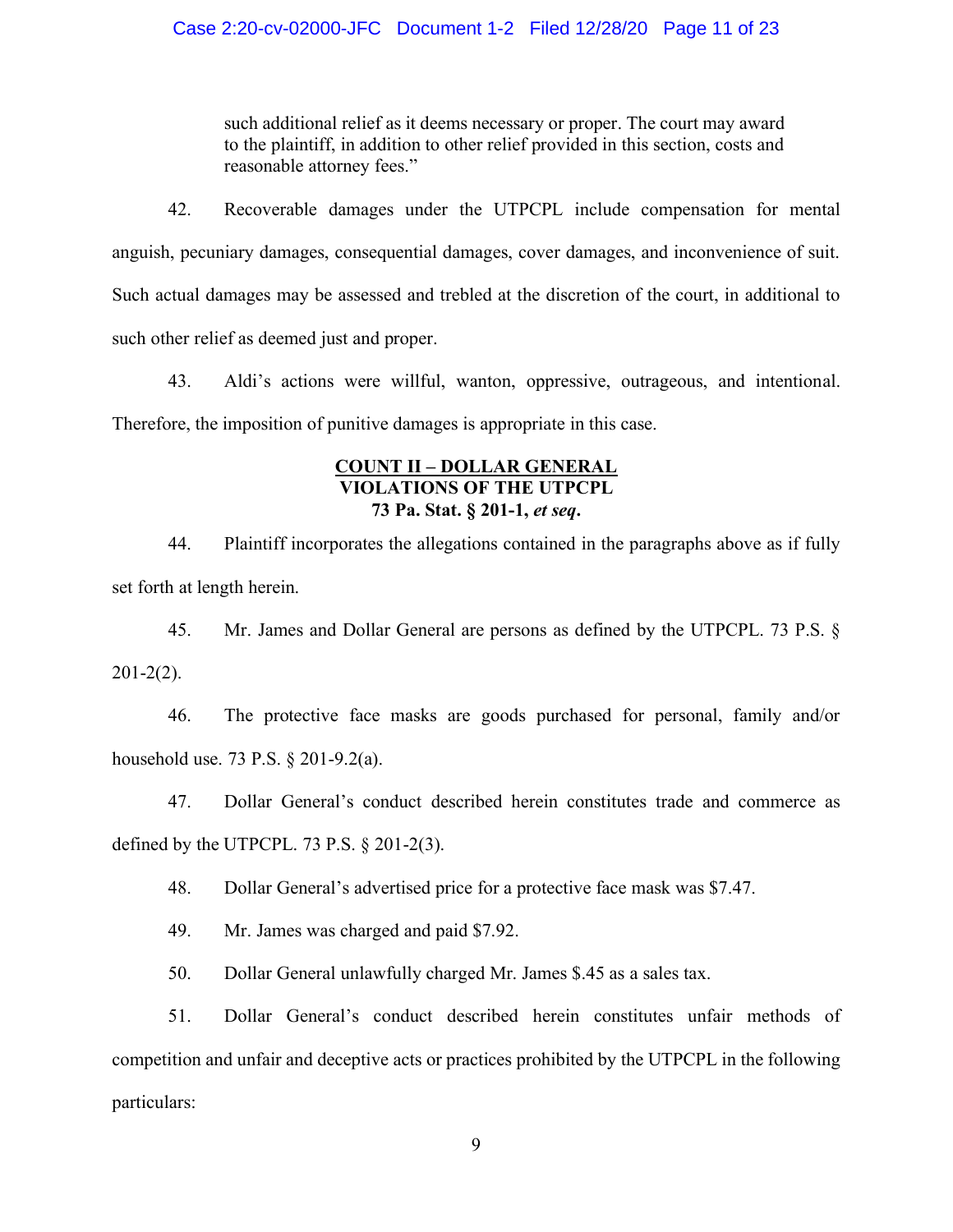- a. Dollar General represented that the protective face masks have characteristics that they do not have; 73 P.S.  $\S 201-4(v)$
- b. Dollar General advertised goods with the intent not to sell them as advertised;

73 P.S. § 201-4(ix)

- c. Dollar General engaged in fraudulent or deceptive conduct which created the likelihood of confusion or misunderstanding. 73 P.S. § 201-4(xxi).
- 52. Mr. James justifiably relied upon Dollar General's fraudulent and deceptive

conduct to his financial detriment.

53. Pursuant to UTPCPL 73 P.S. § 201-9.2(a):

"Any person who purchases or leases goods or services primarily for personal, family or household purposes and thereby suffers any ascertainable loss of money or property, real or personal, as a result of the use or employment by any person of a method, act or practice declared unlawful by section 31 of this act, may bring a private action to recover actual damages or one hundred dollars (\$100.00), whichever is greater. The court may, in its discretion, award up to three times the actual damages sustained, but not less than one hundred dollars (\$100.00), and may provide such additional relief as it deems necessary or proper. The court may award to the plaintiff, in addition to other relief provided in this section, costs and reasonable attorney fees."

54. Recoverable damages under the UTPCPL include compensation for mental anguish, pecuniary damages, consequential damages, cover damages, and inconvenience of suit. Such actual damages may be assessed and trebled at the discretion of the court, in additional to such other relief as deemed just and proper.

55. Dollar General's actions were willful, wanton, oppressive, outrageous, and intentional. Therefore, the imposition of punitive damages is appropriate in this case.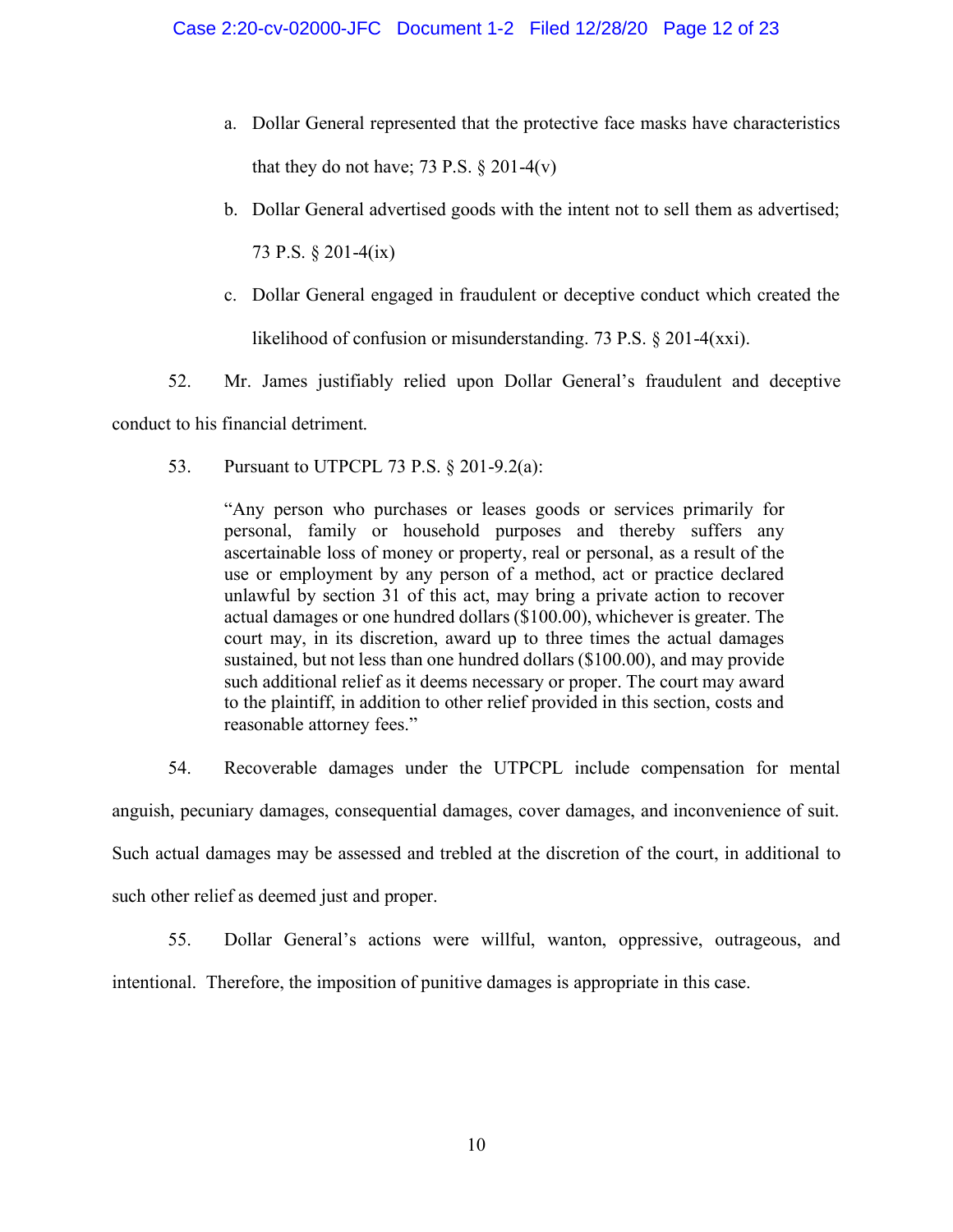# **COUNT III – EBAY and KEVIN ACCESSORIES ONLINE VIOLATIONS OF THE UTPCPL 73 Pa. Stat. § 201-1,** *et seq***.**

56. Plaintiff incorporates the allegations contained in the paragraphs above as if fully set forth at length herein.

57. Mr. James and eBay and Kevin Accessories Online are persons as defined by the UTPCPL. 73 P.S. § 201-2(2).

58. The protective face masks are goods purchased for personal, family and/or household use. 73 P.S. § 201-9.2(a).

59. eBay and Kevin Accessories Online's conduct described herein constitutes trade and commerce as defined by the UTPCPL. 73 P.S. § 201-2(3).

60. eBay and Kevin Accessories Online's advertised price for a protective face mask was \$7.98.

61. Mr. James was charged and paid \$8.46.

62. eBay and Kevin Accessories Online unlawfully charged Mr. James \$.48 as a sales tax.

63. eBay and Kevin Accessories Online's conduct described herein constitutes unfair methods of competition and unfair and deceptive acts or practices prohibited by the UTPCPL in the following particulars:

- a. eBay and Kevin Accessories Online represented that the protective face masks have characteristics that they do not have; 73 P.S. § 201-4(v)
- b. eBay and Kevin Accessories Online advertised goods with the intent not to sell them as advertised; 73 P.S.  $\S 201-4(ix)$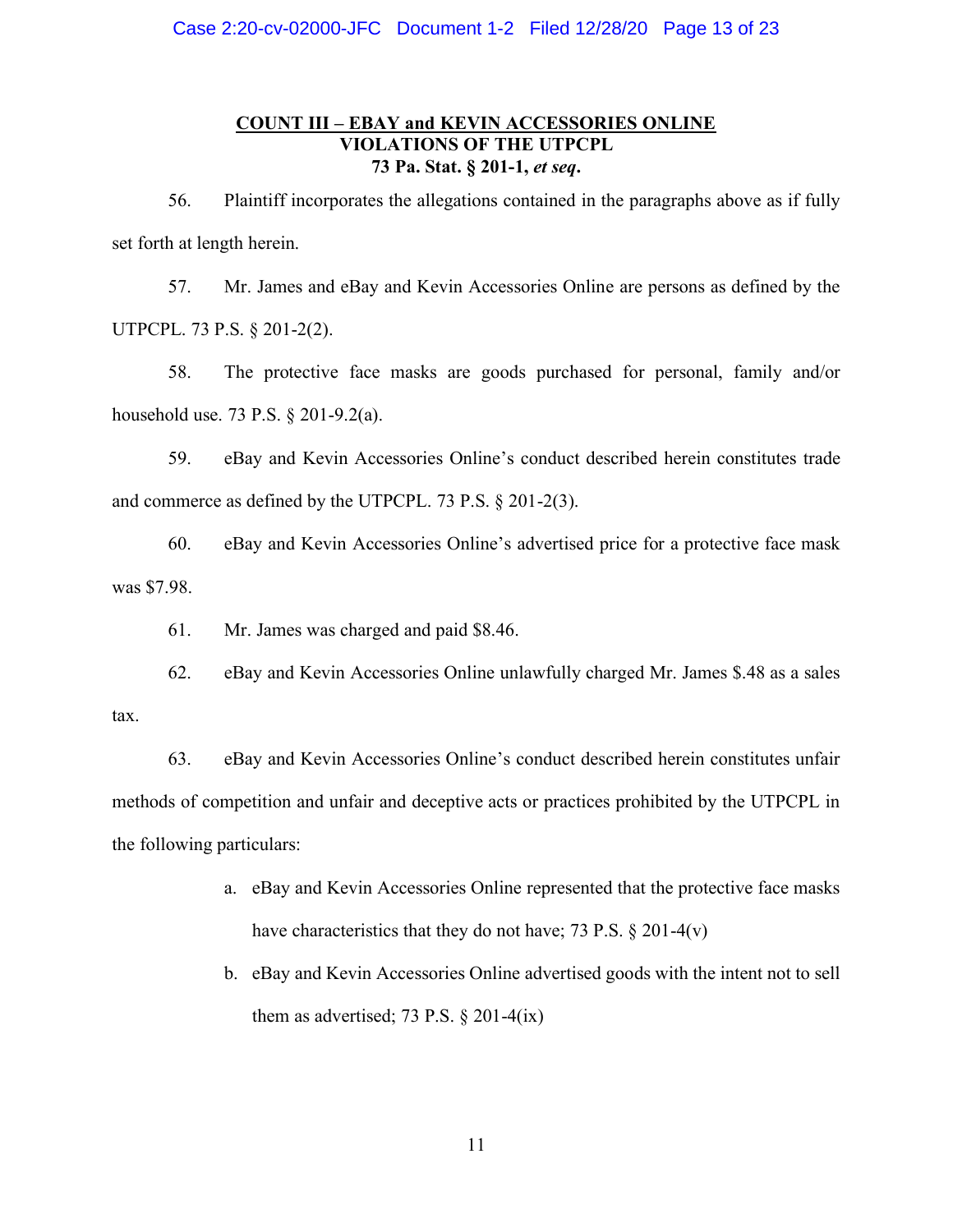- c. eBay and Kevin Accessories Online engaged in fraudulent or deceptive conduct which created the likelihood of confusion or misunderstanding. 73 P.S. § 201- $4(xxi)$ .
- 64. Mr. James justifiably relied upon eBay and Kevin Accessories Online's fraudulent and deceptive conduct to his financial detriment.
	- 65. Pursuant to UTPCPL 73 P.S. § 201-9.2(a):

"Any person who purchases or leases goods or services primarily for personal, family or household purposes and thereby suffers any ascertainable loss of money or property, real or personal, as a result of the use or employment by any person of a method, act or practice declared unlawful by section 31 of this act, may bring a private action to recover actual damages or one hundred dollars (\$100.00), whichever is greater. The court may, in its discretion, award up to three times the actual damages sustained, but not less than one hundred dollars (\$100.00), and may provide such additional relief as it deems necessary or proper. The court may award to the plaintiff, in addition to other relief provided in this section, costs and reasonable attorney fees."

66. Recoverable damages under the UTPCPL include compensation for mental anguish, pecuniary damages, consequential damages, cover damages, and inconvenience of suit. Such actual damages may be assessed and trebled at the discretion of the court, in additional to such other relief as deemed just and proper.

67. eBay and Kevin Accessories Online's actions were willful, wanton, oppressive,

outrageous, and intentional. Therefore, the imposition of punitive damages is appropriate in this case.

### **COUNT IV – EBAY and KEVIN ACCESSORIES CIVIL CONSPIRACY TO COMMIT CONVERSION**

68. Plaintiff incorporates the allegations contained in the paragraphs above as if fully set forth at length herein.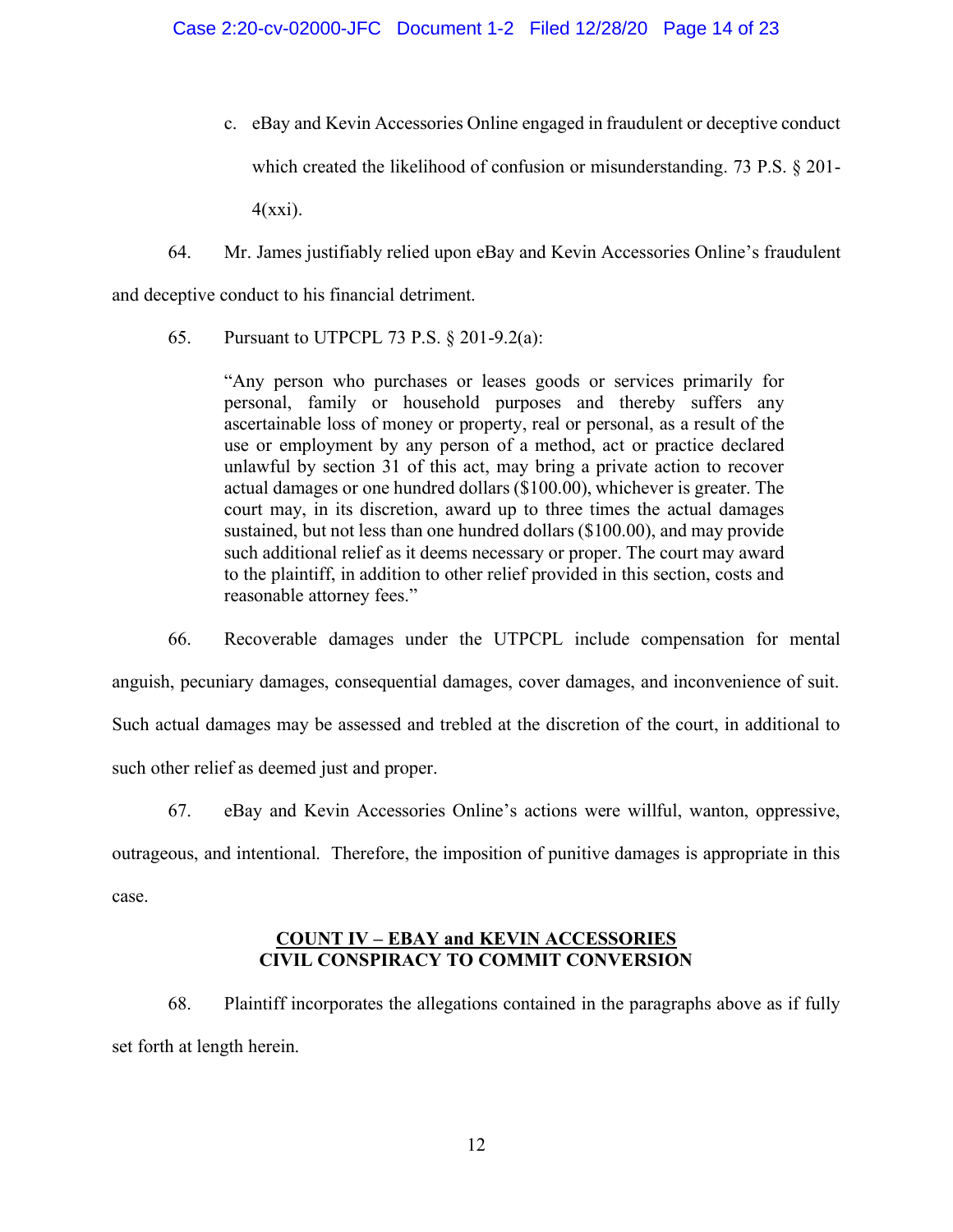### Case 2:20-cv-02000-JFC Document 1-2 Filed 12/28/20 Page 15 of 23

69. In order to state a civil action for conspiracy, a complaint must allege: 1) a combination of two or more persons acting with a common purpose to do an unlawful act or to do a lawful act by unlawful means or for an unlawful purpose; 2) an overt act done in pursuance of the common purpose; and 3) actual legal damage. Goldstein v. Phillip Morris, Inc., 854 A.2d 585, 590 (Pa. Super. 2004)(citing to McKeeman v. Corestates Bank, N.A., 751 A.2d 655, 660 (Pa. Super. 2000)).

70. eBay and Kevin Accessories Online acted in concert to perform the unlawful act of charging sales tax on nontaxable goods in violation of 72 P.S. § 7204(4), 7204(18) and the UTPCPL.

71. eBay and Kevin Accessories Online's common purpose was financial gain.

72. eBay and Kevin Accessories Online's overt act in pursuit of the common purpose was the imposition and collection of the unlawful charge which constituted sales tax.

73. Plaintiff and members similarly situated suffered actual legal damage in violation of their rights as Pennsylvania consumers.

### **COUNT V VIOLATIONS OF THE PFCEUA, 73 P.S. § 2270,** *et seq***. VIOLATIONS OF THE UTPCPL, 73 P.S. § 201-1,** *et seq. Asserted on behalf of Plaintiff and Class, against All Defendants*

74. Plaintiff incorporates the allegations contained in the paragraphs, above, as if fully set forth at length herein.

75. Joshua James is a "consumer" as defined by 73 P.S.  $\S$  2270.3 of the PFCEUA.

76. Defendants are "creditor[s]" as defined by 73 P.S.  $\S$  2270.3 of the PFCEUA. At the

point of sale, a debt was created to which Plaintiff owed and promptly paid.

77. 73 P.S. § 2270.4(5) of the PFCEUA provides: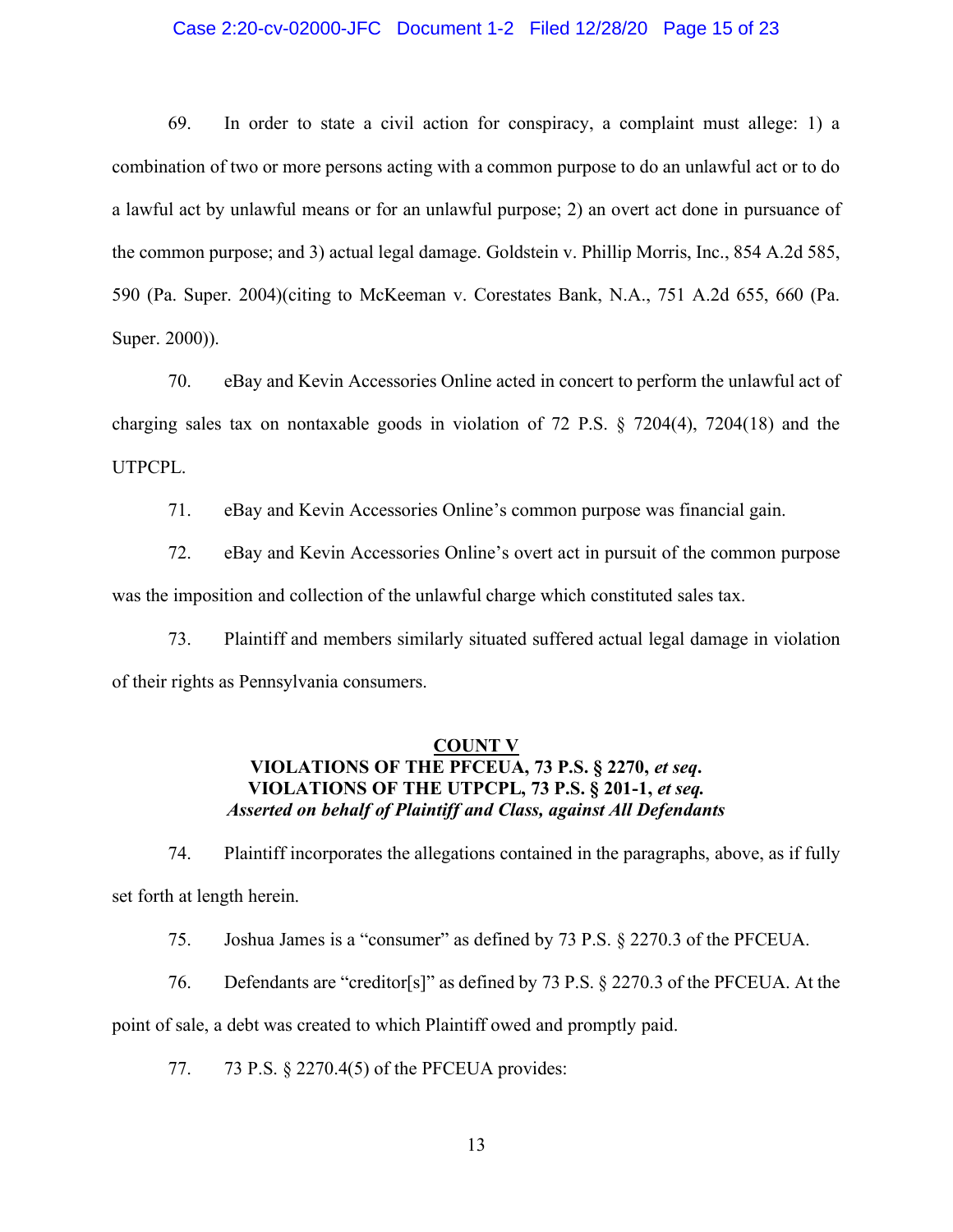(5) A creditor may not use any false, deceptive or misleading representation or means in connection with the collection of any debt. Without limiting the general application of the foregoing, the following conduct is a violation of this paragraph:

(v) The threat to take any action that cannot legally be taken or that is not intended to be taken

(x) The use of any false representation or deceptive means to collect or attempt to collect any debt or to obtain information concerning a consumer.

73 P.S. § 2270.4(5) of the PFCEUA.

78. Upon charging sales tax upon a nontaxable item, Defendants utilized false, deceptive, and misleading representations and means in connection with the collection of any debt as Defendants misrepresented the amount lawfully due in violation of 73 P.S. § 2270.4(5) of the

**PFCEUA** 

79. Upon charging sales tax upon an item deemed exempt from sales tax provisions,

Defendants took an action that cannot legally be taken in violation of 73 P.S. § 2270.4(5)(v) of the

PFCEUA.

80. 73 P.S. § 2270.4(6) of the PFCEUA provides:

A creditor may not use unfair or unconscionable means to collect or attempt to collect any debt. Without limiting the general application of the foregoing, the following conduct is a violation of this paragraph:

(i) The collection of any amount, including any interest, fee, charge or expense incidental to the principal obligation, unless such amount is expressly authorized by the agreement creating the debt or permitted by law

73 P.S. § 2270.4(6) of the PFCEUA.

81. Defendants' unlawful behavior described hereinabove constituted the collection of

any amount not expressly authorized by law in violation of 73 P.S. § 2270.4(6)(i) of the PFCEUA.

82. Joshua James thereby justifiably relied upon and subsequently suffered an ascertainable loss in the form of the abovementioned excessive and unlawful charge.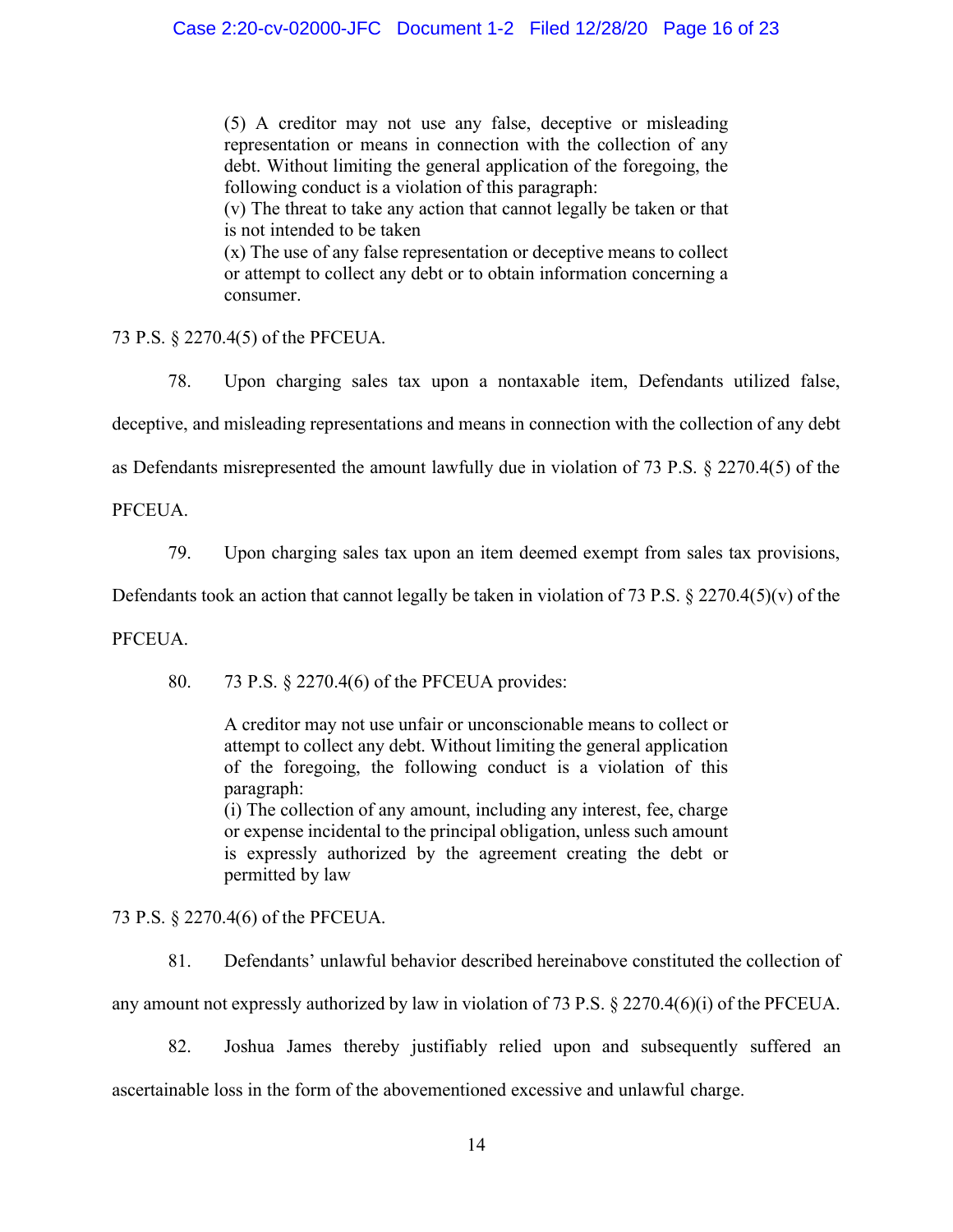### Case 2:20-cv-02000-JFC Document 1-2 Filed 12/28/20 Page 17 of 23

83. 73 P.S. § 2270.5 of the PFCEUA provides "If a debt collector or creditor engages in an unfair or deceptive debt collection act or practice under this act, it shall constitute a violation of the act of December 17, 1968 (P.L. 1224, No. 387), known as the Unfair Trade Practices and Consumer Protection Law." *Id.* 

84.  $\frac{73 \text{ P.S. } }{201-2(4)(\text{xxi})}$  of the UTPCPL prohibits "engaging in any other fraudulent or deceptive conduct which creates a likelihood of confusion or of misunderstanding.´ *Id*.

85. Defendants engaged in fraudulent or deceptive conduct becoming of confusion or of misunderstanding upon exacting a tax upon a nontaxable item as described hereinabove.

- 86. Therefore, Defendants violated 73 P.S. § 201-2(4)(xxi) of the UTPCPL.
- 87. 73 P.S. § 201-9.2 of the UTPCPL provides, in relevant part:

Any person who purchases or leases goods or services primarily for personal, family or household purposes and thereby suffers any ascertainable loss of money or property, real or personal, as a result of the use or employment by any person of a method, act or practice declared unlawful by section 3 1 of this act, may bring a private action to recover actual damages or one hundred dollars (\$100), whichever is greater. The court may, in its discretion, award up to three times the actual damages sustained, but not less than one hundred dollars (\$100), and may provide such additional relief as it deems necessary or proper. The court may award to the plaintiff, in addition to other relief provided in this section, costs and reasonable attorney fees

73 P.S. § 201-9.2 of the UTPCPL.

73. As a direct and proximate result of Defendants' violations of the PFCEUA and the

UTPCPL, Joshua James suffered actual damages in the form of the unlawfully charged sales tax,

annoyance, anxiety, embarrassment, emotional distress, and severe inconvenience.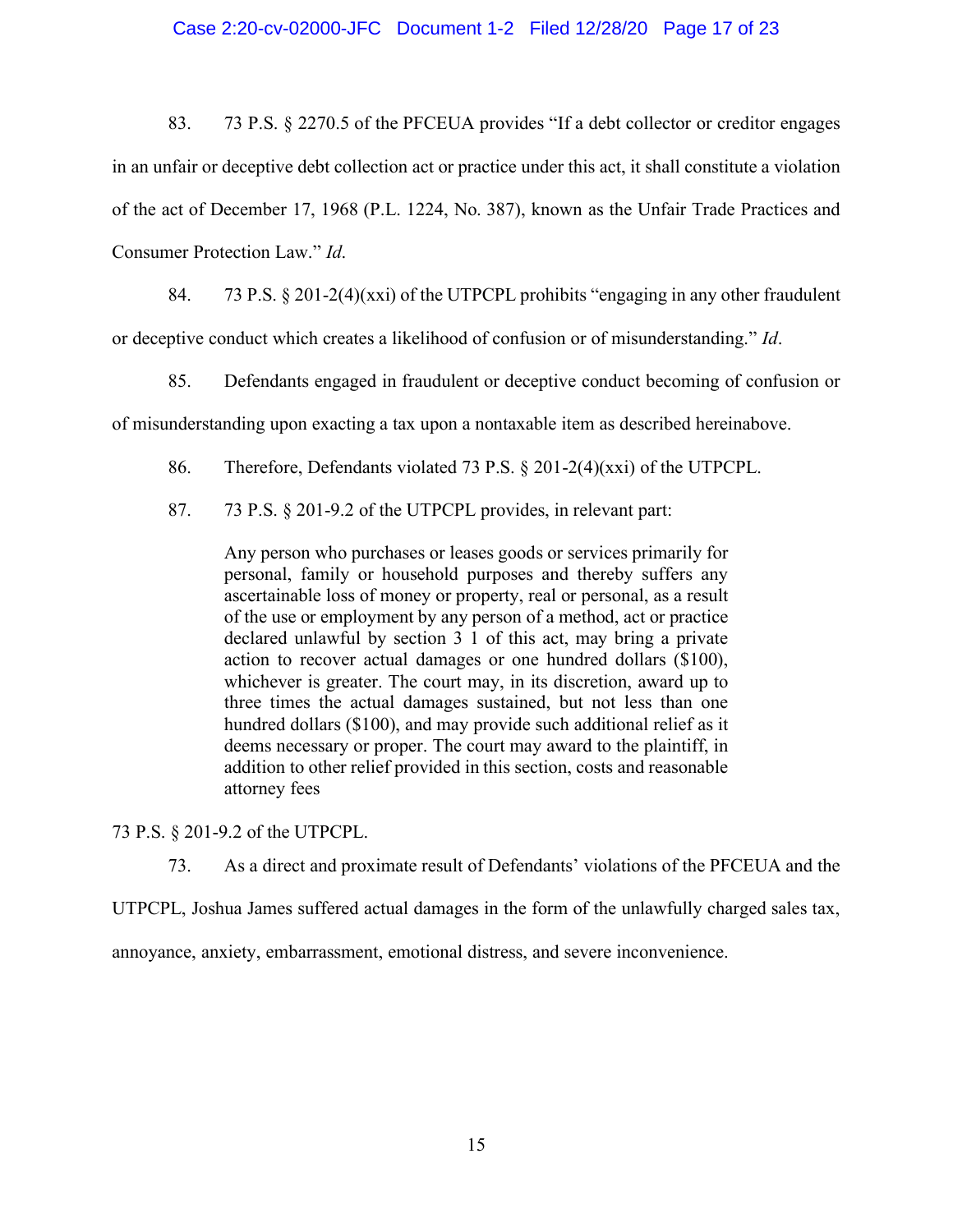### **COUNT VI PERMANENT INJUNCTION ORDERING ALL DEFENDANTS TO CEASE AND DESIST FROM UNLAWFUL CHARGING OF SALES TAX**

74. Plaintiff incorporate the allegations contained in the paragraphs, above, as if fully set forth at length herein.

75. In order to establish a claim for a permanent injunction, the party must establish his or her clear right to relief. *Buffalo Twp. v. Jones*, 571 Pa. 637, 813 A.2d 659 (2002).

76. The party need not establish either irreparable harm or immediate relief and a court "may issue a final injunction if such relief is necessary to prevent a legal wrong for which there is no adequate redress at law." *Berwick Twp. v. O'Brien*, 148 A.3d 872, 891 (Pa. Commw. Ct. 2016) citing *Buffalo Twp.* at 663.

77. A party must also show greater injury will result from refusing rather than granting the relief requested. *Berwick Twp. v. O'Brien*, 148 A.3d 872, 891 (Pa. Commw. Ct. 2016).

78. In the case at hand, Plaintiff possesses a clear right to relief through Defendants' unlawful and flagrant charging of excessive fees in violation of 73 P.S. 201-2 of the UTPCPL and 73 P.S. § 2270 of the PFCEUA.

79. Defendants affirmatively and unlawfully charged excessive fees and costs associated with the purchase of nontaxable items.

80. In the case at hand, a permanent injunction is necessary to prevent further wrongdoing at the hands of Defendants.

81. As it stands, thousands of dollars are being unlawfully gained at the hands of Defendants' behavior.

82. No adequate redress at law exists outside an injunction to mitigate the currently endless charging of excessive fees at the hands of Defendants.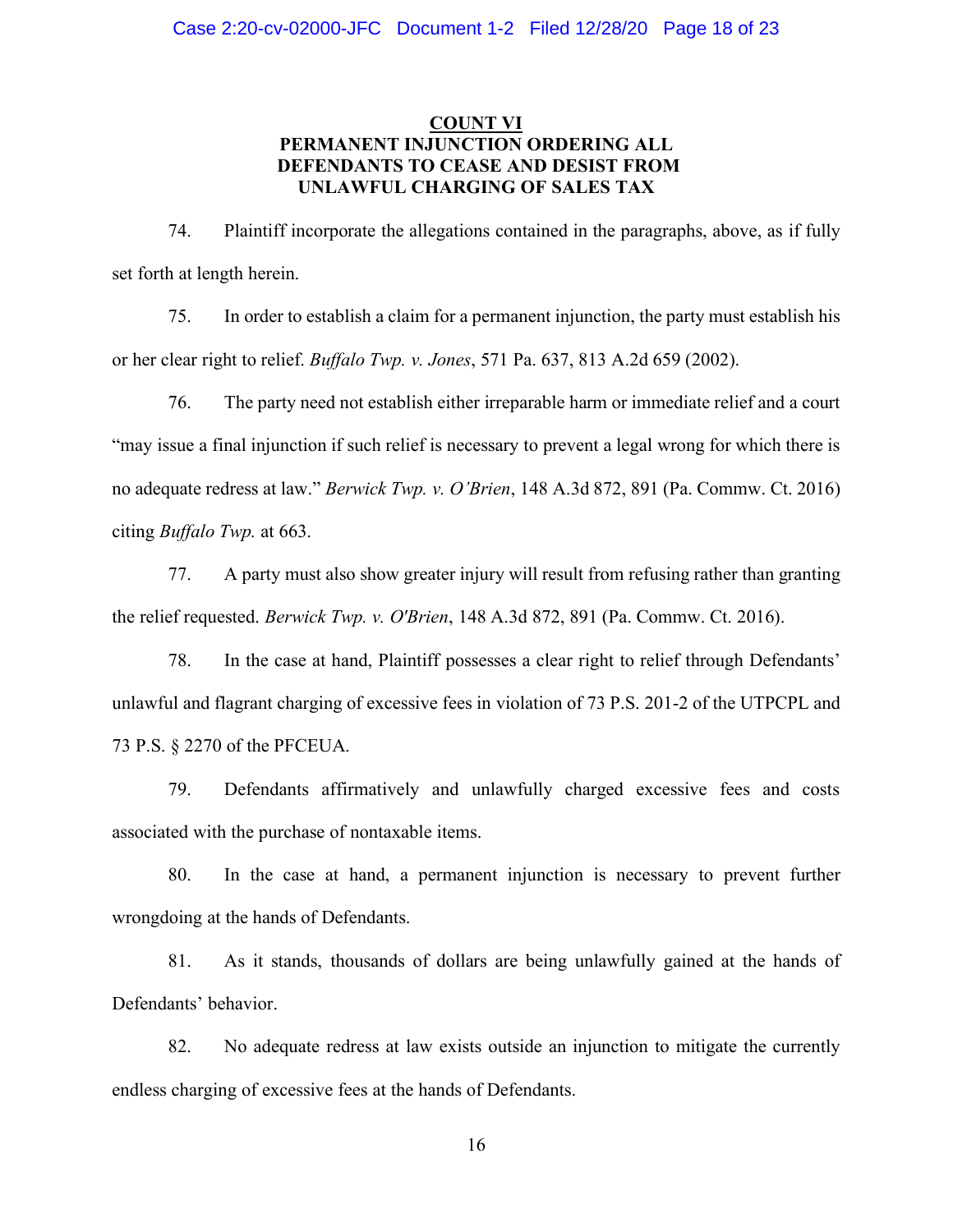# **COUNT VII Asserted on behalf of Plaintiffs and Class, against All Defendants** *Unjust Enrichment*

83. Plaintiff incorporate the allegations contained in the paragraphs, above, as if fully set forth at length herein.

84. As a result of Defendants' unlawful and deceptive actions described above, Defendants were enriched at the expense of Plaintiff and the class members through the payment of fees in the form of a sales tax that never should have been charged for the sale of the protective masks and was charged in direct violation of Pennsylvania law.

85. Defendants received the benefit of maximizing fees and/or profits at the expense of the Plaintiff and class members in direct violation of Pennsylvania Law.

86. Under the circumstances, it would be against equity and good conscience to permit Defendants to retain the ill -gotten benefits they received from Plaintiff and the class members, in light of the fact that Defendants used illegal, deceptive, and/or unfair practices to force Plaintiff and class members to pay fees in the form of a sales tax in direct violation of Pennsylvania law.

87. Thus, it would be unjust and inequitable for Defendants to retain the benefit without restitution to Plaintiff and the class members for the benefits received as a result of Defendants' unfair, deceptive, and/or illegal practices described herein

### **COUNT VIII**

# **Asserted on behalf of Plaintiffs and Class, against All Defendants** *Misappropriation/Conversion*

88. Plaintiffs incorporate by reference each and every prior and subsequent allegation of this Class Action Complaint as if fully restated herein.

89. At all times relevant herein, Plaintiffs and class members had a property interest in their funds.

90. Defendants, by their wrongful acts, interfered with Plaintiffs' and class members'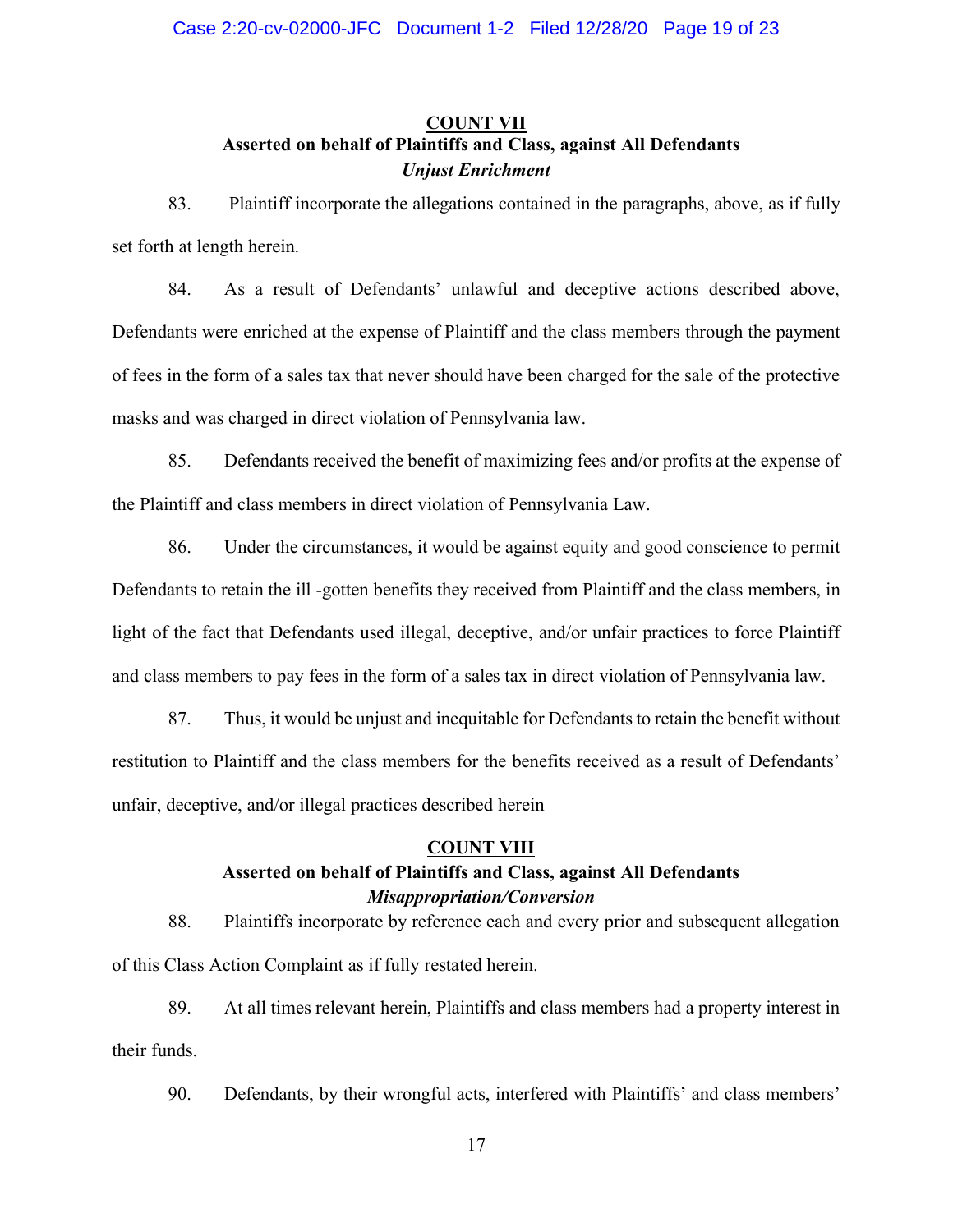### Case 2:20-cv-02000-JFC Document 1-2 Filed 12/28/20 Page 20 of 23

property interests in their funds by unlawfully exacting a tax on a nontaxable item

91. Defendants had no authority to charge Plaintiffs and class members tax on a nontaxable product.

92. As a result, Defendants' collection of fees converted the funds rightfully belonging to Plaintiffs and the class members without their consent. Further, Defendants caused the Plaintiffs and class members to suffer a loss of use of their funds.

93. The conversion the class member's money was illegal, unjustified, outrageous, and intentional, insofar as it is believed and therefore averred that at all times relevant herein Defendants have or had actual knowledge that the process it employed to charge Plaintiffs violated Pennsylvania law.

94. Alternatively, if the conversion was not deliberate, it was the result of Defendants' recklessness and gross neglect.

95. The conversion of Plaintiff's and class members' funds benefitted and continues to benefit Defendants, while acting to the severe pecuniary disadvantage of Plaintiffs and the class members.

96. As a result of the conversion, Plaintiffs and class members suffered actual injury and loss in amounts that are capable of identification through Defendants' records.

### **REQUEST FOR RELIEF**

WHEREFORE, Plaintiff, Joshua James, on his own behalf and on behalf of the class members respectfully requests this Honorable Court enter judgment in Plaintiff's favor and against Defendants as follows: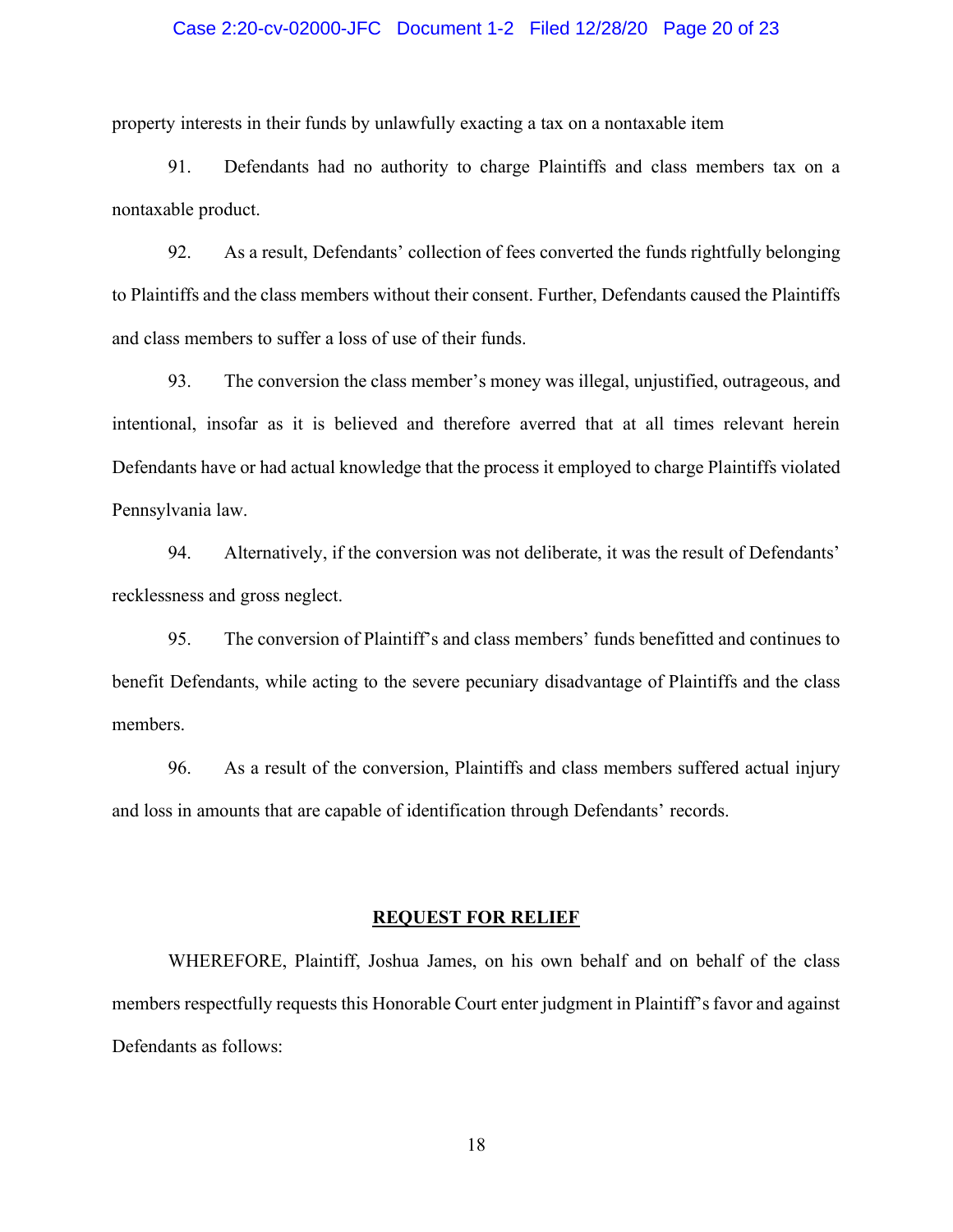- A. Declaring this action a proper class action, certifying the classes as requested herein, designating Plaintiff as Class Representatives and appointing the undersigned counsel as Class Counsel;
- B. Ordering Defendant to pay actual, consequential, statutory, and/or punitive damages to Plaintiff and the class members, including restitution and disgorgement of all profits and unjust enrichment that Defendant obtained from Plaintiff and the class members as a result of Defendant's unlawful conduct;
- C. Ordering declaratory and injunctive relief as permitted by law or equity, including enjoining Defendant from continuing the unlawful conduct as set forth herein;
- D. Ordering Defendants to pay attorney's fees and litigation costs to Plaintiff and the other members of the class;
- E. Ordering Defendants to pay both pre- and post-judgment interest on any amounts awarded; and
- F. Ordering such other and further relief as may be just and proper

### **JURY DEMAND**

Plaintiff respectfully demands a jury on all matters so triable.

Respectfully submitted,

# **J.P. WARD & ASSOCIATES, LLC**

Joshua P. Ward (Pa. I.D. No. 320347)

Date: November 12, 2020 By: